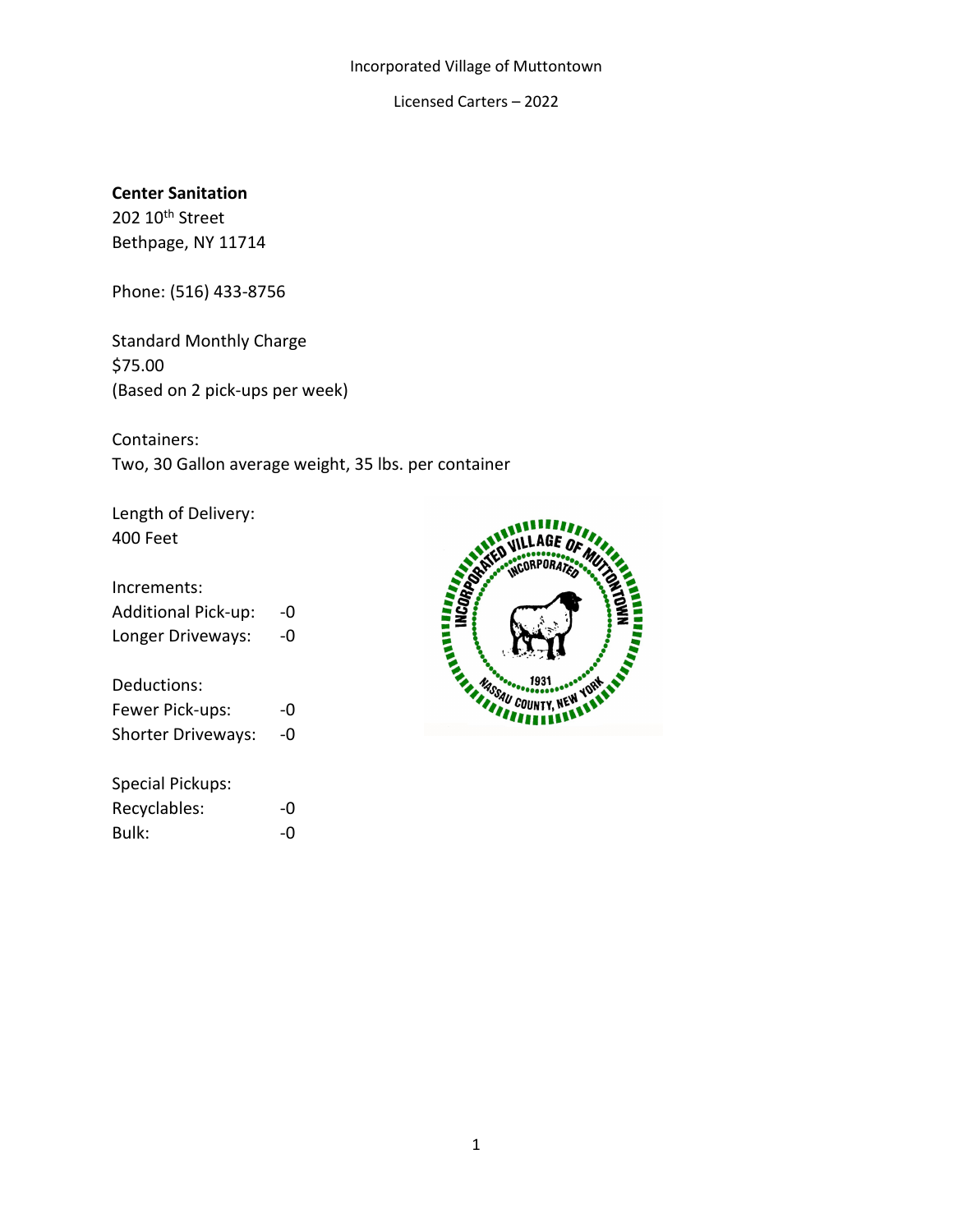Licensed Carters – 2022

**Daniel Finley Allen & Co., Inc.** 114 Sylvester Street Westbury, NY 11590

Phone: (516) 333-5711

Standard Monthly Charge \$75.00 (Based on 2 pick-ups per week)

Containers: Two, 30 Gallon average weight, 35 lbs. per container

Length of Delivery: 400 Feet

| Increments:                |    |
|----------------------------|----|
| <b>Additional Pick-up:</b> | -0 |
| Longer Driveways:          | -0 |
|                            |    |
| Deductions:                |    |
| Fewer Pick-ups:            | -0 |
| <b>Shorter Driveways:</b>  | -0 |
|                            |    |
| Special Pickups:           |    |
| Recyclables:               | -0 |
| Bulk:                      |    |

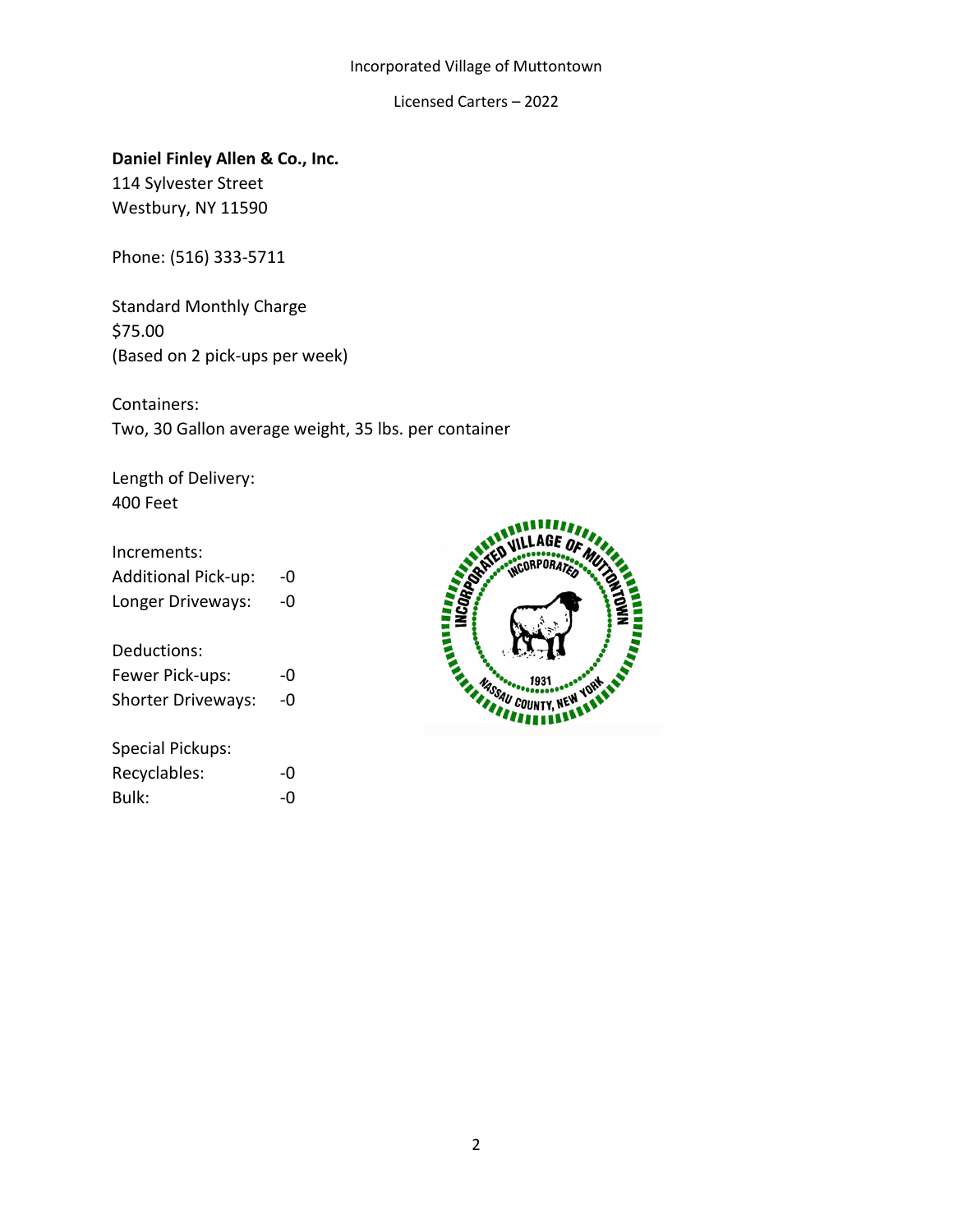Licensed Carters – 2022

# **Dependable Sanitation Corp.**

125 South 16<sup>th</sup> Street Lindenhurst, NY 11757

Phone: (631) 957-2212

Standard Monthly Charge \$64.00 (Based on 2 pick-ups per week)

Containers: Two, 30 Gallon average weight, 35 lbs. per container

Length of Delivery: 400 Feet

### Increments:

Additional Pick-up: -N/A Longer Driveways: - N/A

Deductions:

| Fewer Pick-ups:           | $-N/A$ |
|---------------------------|--------|
| <b>Shorter Driveways:</b> | $-N/A$ |

Special Pickups: Recyclables: Bulk:

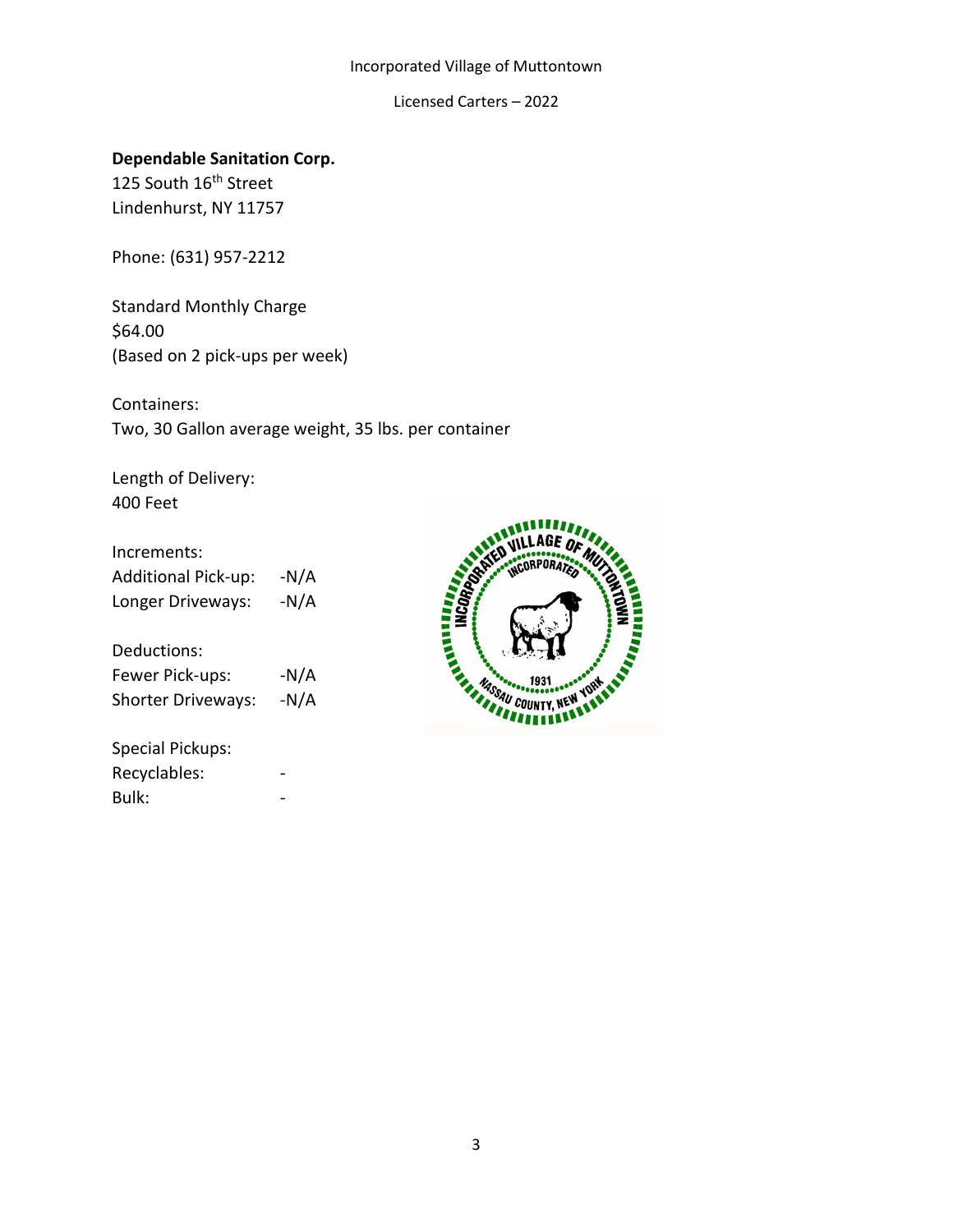Licensed Carters – 2022

**Meadow Carting Corp.**

581 Dickens Street Westbury, NY 11590

(PO Box 72 Westbury, NY 11590)

Phone: (516)338-0121

Standard Monthly Charge \$95.00 (Based on 2 pick-ups per week)

Containers: Two, 30 Gallon average weight, 35 lbs. per container

Length of Delivery: 400 Feet

Increments: Increments:<br>
Additional Pick-up: -Additional Charge<br>
Longer Driveways: -0<br>
Deductions: -Adjusted<br>
Shorter Driveway: -Adjusted<br>
Shorter Driveway: -Adjusted Longer Driveways: - 0

**HEIRPARTS** AGE OF **ACORPORATE** MASSAU COUNTY, NEW YORK

Deductions: Fewer Pick-ups: - Adjusted Shorter Driveways: - 0

Special Pickups: Recyclables: - Additional Charge Bulk: Fig. 2013 - Price Per Item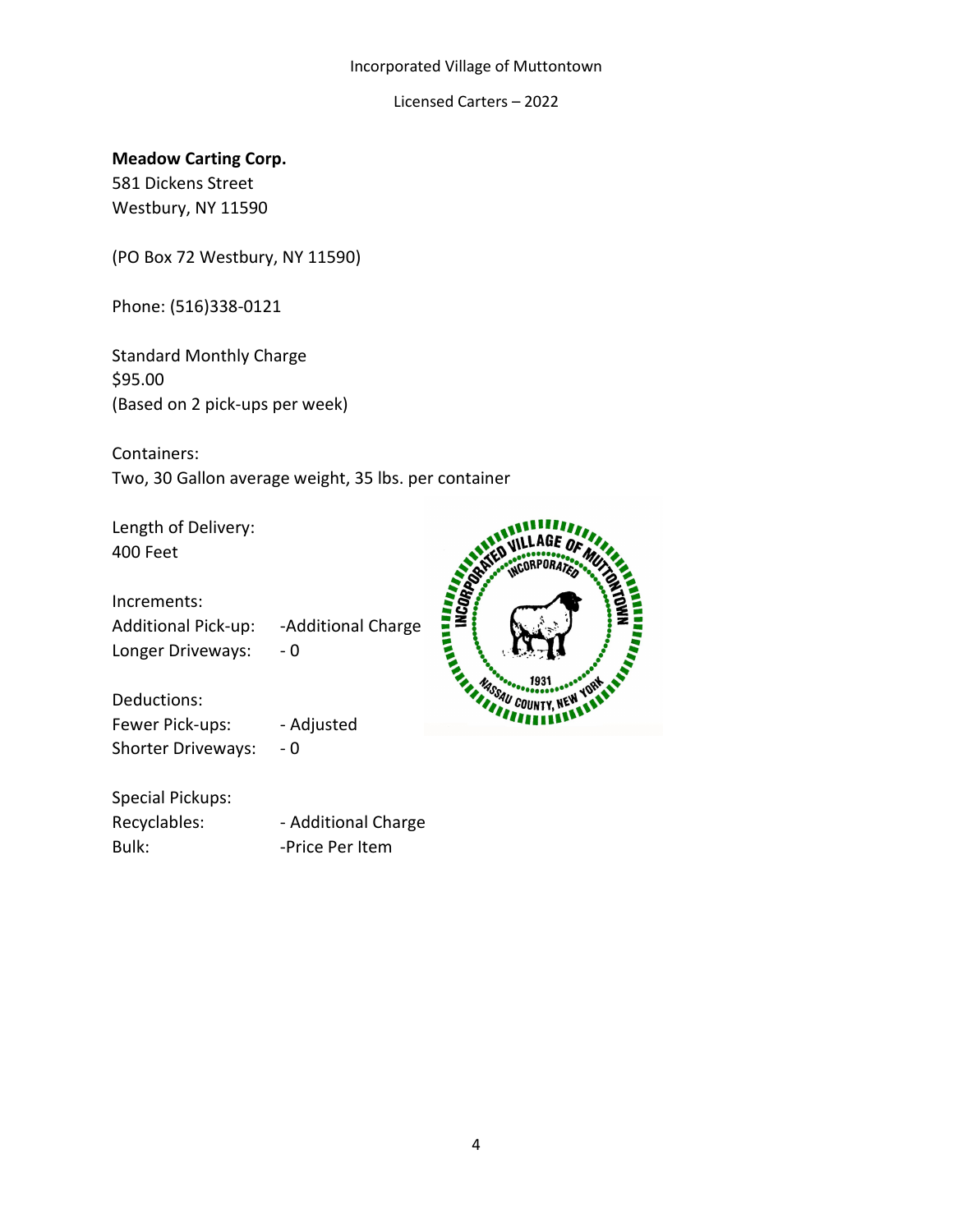Licensed Carters – 2022

**Winters Bros. Hauling of Long Island LLC** 120 Nancy Street West Babylon, NY 11704

Phone: (516) 937-0900; Night (631)-491-4925

Standard Monthly Charge \$90.00 (Based on 2 pick-ups per week)

Containers: Two, 30 Gallon average weight, 35 lbs. per container

Length of Delivery: 400 Feet

| Increments:<br><b>Additional Pick-up:</b><br>Longer Driveways: | -0<br>-0 |
|----------------------------------------------------------------|----------|
| Deductions:<br>Fewer Pick-ups:<br><b>Shorter Driveways:</b>    | -0<br>-0 |
| Special Pickups:<br>Recyclables:<br>Bulk:                      | -0       |